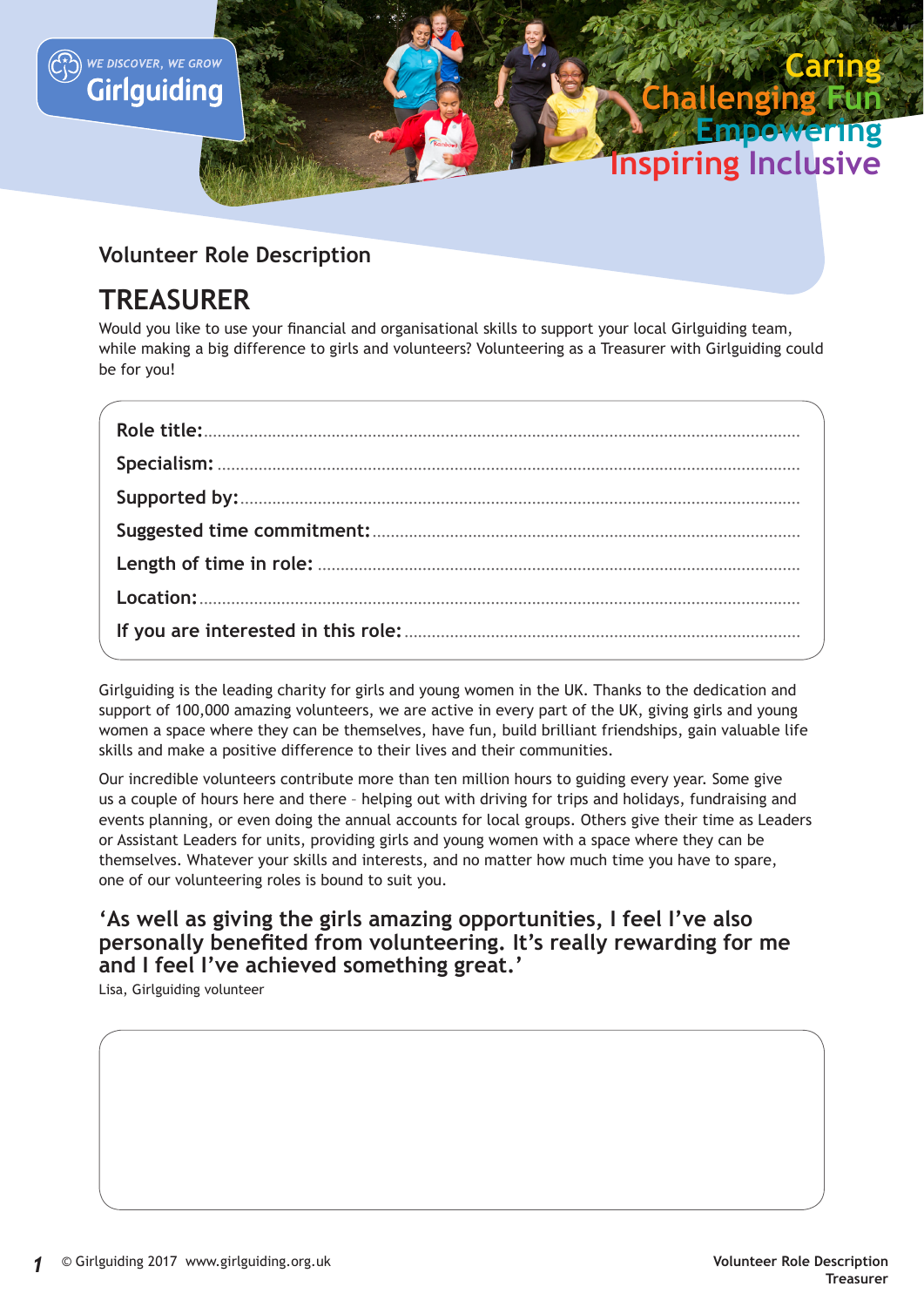# **TREASURER**

## **Level: Unit/District/Division/County/Country/Region**

### **Who can do this role?**

Treasurers can be any adult over 18 years old. They do not need to be members of Girlguiding.

#### **Do I need a qualification?**

You don't need a specific qualification to undertake this role. You may be provided with training on a particular subject depending on your specialism.

As this role handles finances, you will be required to complete a criminal record check, carried out by a local verifier.

#### **What is the purpose of this role?**

To keep accurate financial records on behalf of the Unit/District/Division/County/Country/Region Team. To report and advise on financial matters.

# **What will I do in the role?**

The responsibilities below outline the role of a Treasurer; however, you will be working within a wider team at the same level and responsibilities may vary. Treasurers with a particular specialism will have additional duties.

#### **General**

- $\bullet$  Keep accurate records of financial transactions and accounts.
- $\bullet$  Maintain relevant bank account(s), keeping up to date with any correspondence with the bank on behalf of the organisation.
- $\bullet$  Maintain communication with Unit/District/Division/County/Country/Region, advising on financial matters as appropriate.
- Report back to the team on its financial position in order to ensure appropriate use of funds.
- Prepare end-of-year accounts for independent examination.
- Ensure correct financial procedures are in place and maintained.
- Plan future budgeting and present financial forecasts.

#### **Being part of your local guiding area**

- $\bullet$  Be part of a local Girlguiding community, by attending local meetings and maintaining a good relationship with other volunteers.
- $\bullet$  Develop and maintain clear communications with the local Commissioner, if required.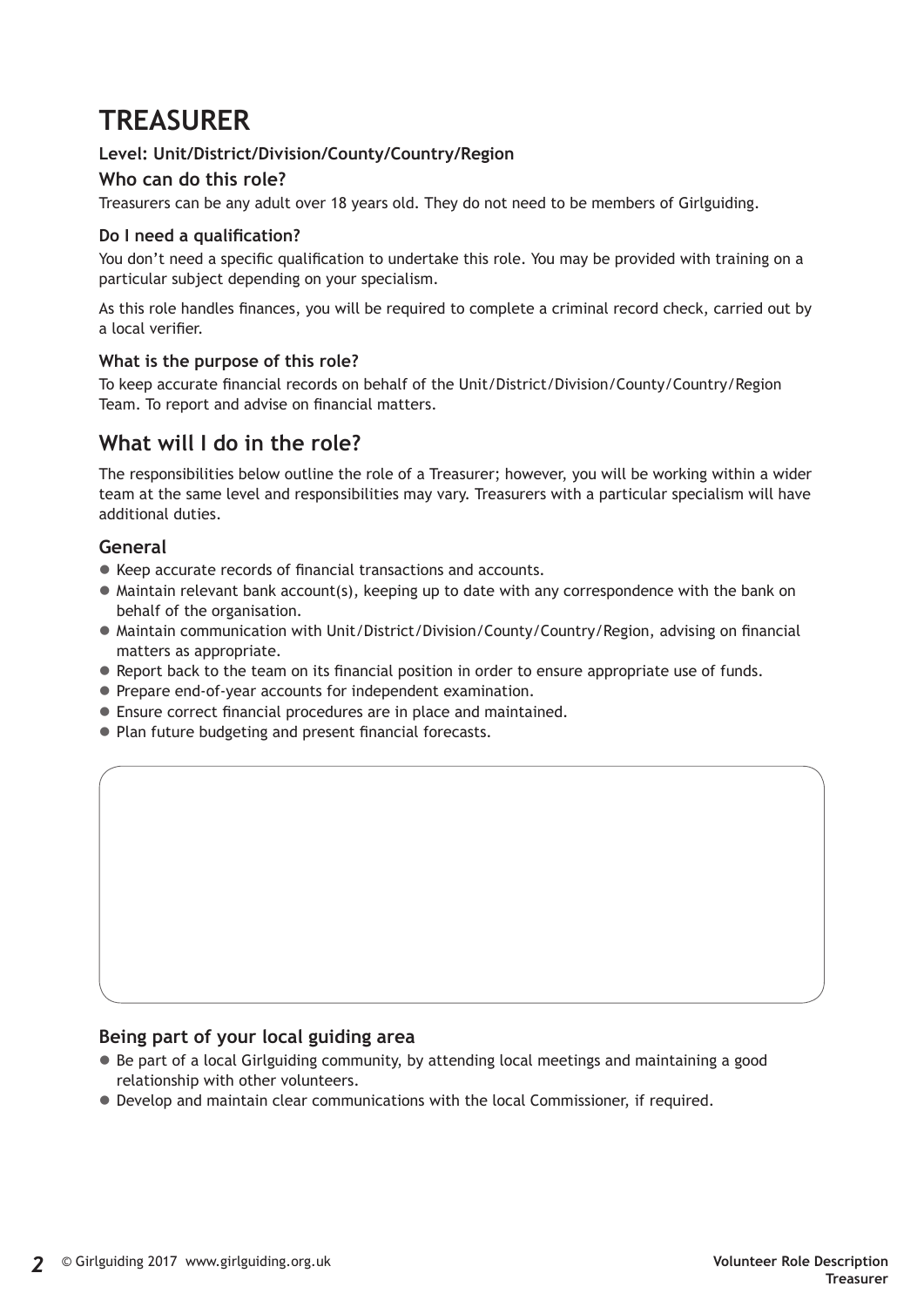## **Being part of Girlguiding**

- $\bullet$  Be committed to undertaking relevant training.
- Learn about the structure of Girlguiding and how your responsibilities and position fit within it.
- Be willing to learn about Girlguiding's national and local strategic aims and how these are being delivered locally.
- Learn about Girlguiding's policies and Code of Conduct.
- Be an ambassador for the values of Girlguiding.

### **Promoting Girlguiding**

• Promote a positive image of Girlguiding at public events and while taking part in activities outside the meeting place.

# **What will Girlguiding do for me?**

- Provide a thorough and appropriate induction to the role and organisation.
- $\bullet$  Help to develop skills and abilities to perform the role by providing relevant training opportunities (including e-learning where possible).
- z Provide guidance via *The Guiding Manual*.
- Provide support and development from fellow volunteers, including a local Commissioner and Girlguiding Advisers.
- $\bullet$  Host meetings and events to share information at a local level.
- Reimburse agreed expenses (agreed locally and may differ around the UK).
- Provide references.
- Provide a clear complaints procedure and support to resolve problems or disagreements.

# **Am I right for the role?**

Supporting roles in Girlguiding provide essential help to volunteers who work directly with girls and young women. While we can offer you training and support we would expect you to possess the personal qualities outlined below.

#### **Personal qualities**

- An open and approachable manner.
- A high degree of personal integrity.
- A commitment to ongoing personal development.

## **Skills and abilities**

While these skills and abilities are not essential when starting, they should be developed as part of the role.

- Experience of book-keeping or financial procedures.
- Excellent numeracy skills.
- $\bullet$  High level of organisation and ability to work on own initiative.
- Attention to detail and accuracy.
- Ability to work as part of a team.